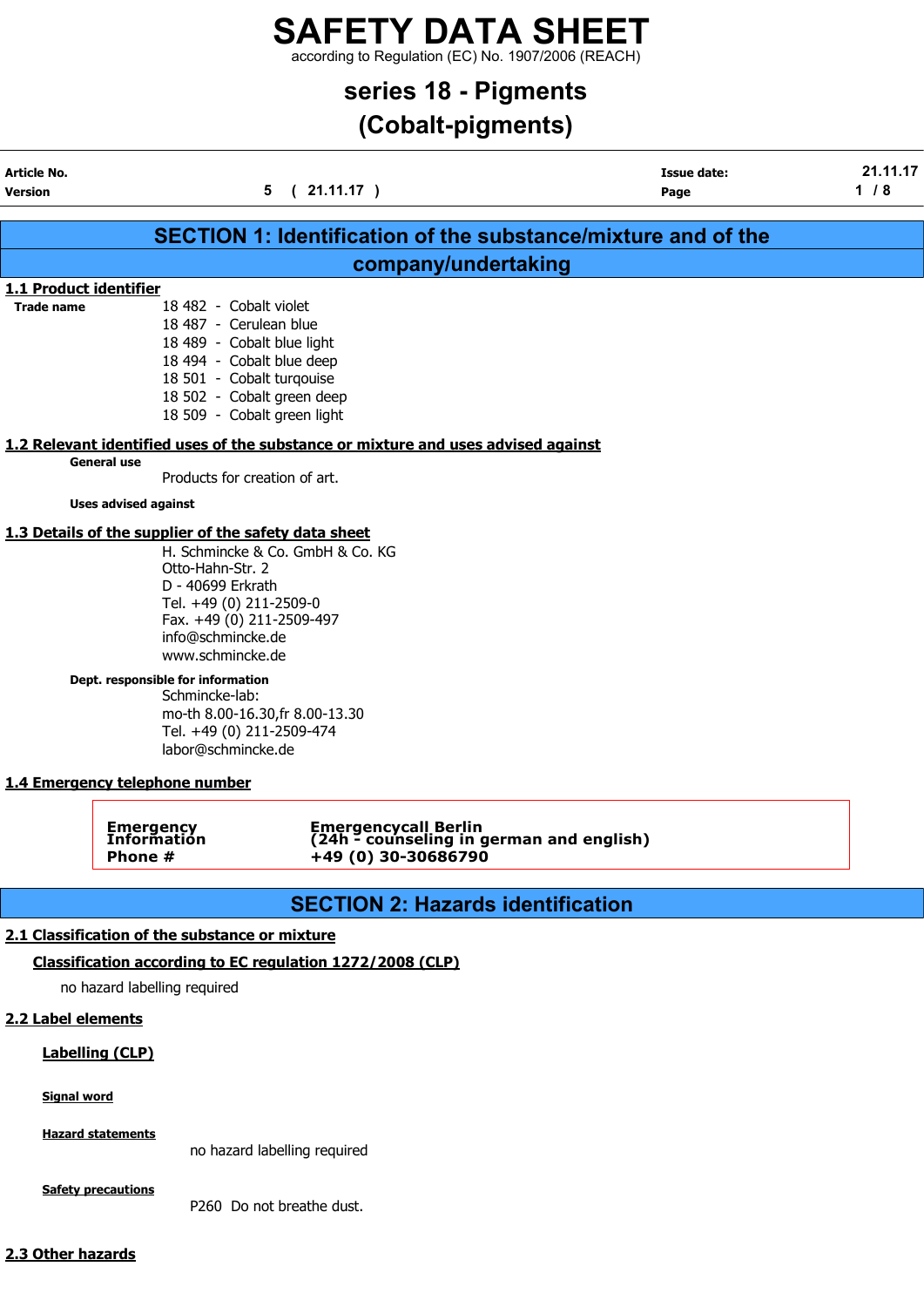according to Regulation (EC) No. 1907/2006 (REACH)

### series 18 - Pigments

## (Cobalt-pigments)

| Version     | 21.11.17 | Page               |   |
|-------------|----------|--------------------|---|
| Article No. |          | <b>Issue date:</b> | . |
|             |          |                    |   |

### SECTION 3: Composition / information on ingredients

### 3.1 Substances

Chemical characterisation

pigment CAS-Number EINECS / ELINCS / NLP EU index number Customs tariff number REACH registration No. RTECS-no. Hazchem-Code CI-Number

|  | 18 482 - PV 14 / 13455-36-2 |
|--|-----------------------------|
|  | 18 487 - PB 35 / 68187-05-3 |
|  | 18 489 - PB 28 / 1345-16-0  |
|  | 18 494 - PB 74 / 68412-74-8 |
|  | 18 501 - PG 50 / 68186-85-6 |
|  | 18 502 - PG 26 / 68187-49-5 |
|  | 18 509 - PG 19 / 8011-87-8  |
|  |                             |

### 3.2 Mixtures

Additional information

### SECTION 4: First aid measures

### 4.1 Description of first aid measures

### General information

If you feel unwell, seek medical advice (show the label where possible).

### In case of inhalation

In case of allergic symptoms, especially in the breathing area, seek medical advice immediately.

### In case of skin contact

Wash with generous amount of water and soap. May cause sensitisation especially in sensitive humans. Frequently or prolonged contact with skin may cause dermal irritation.

### After eye contact

In case of contact with eyes, rinse immediately with plenty of flowing water for 10 to 15 minutes holding eyelids apart. Seek medical attention if irritation persists.

### After swallowing

Rinse mouth with water. Seek medical treatment in case of troubles.

### 4.2 Most important symptoms and effects, both acute and delayed

### 4.3 Indication of any immediate medical attention and special treatment needed

### SECTION 5: Firefighting measures

### 5.1 Extinguishing media

### Suitable extinguishing media

Product is non-combustible. Extinguishing materials should therefore be selected according to surroundings.

Extinguishing media which must not be used for safety reasons

water Full water jet,

### 5.2 Special hazards arising from the substance or mixture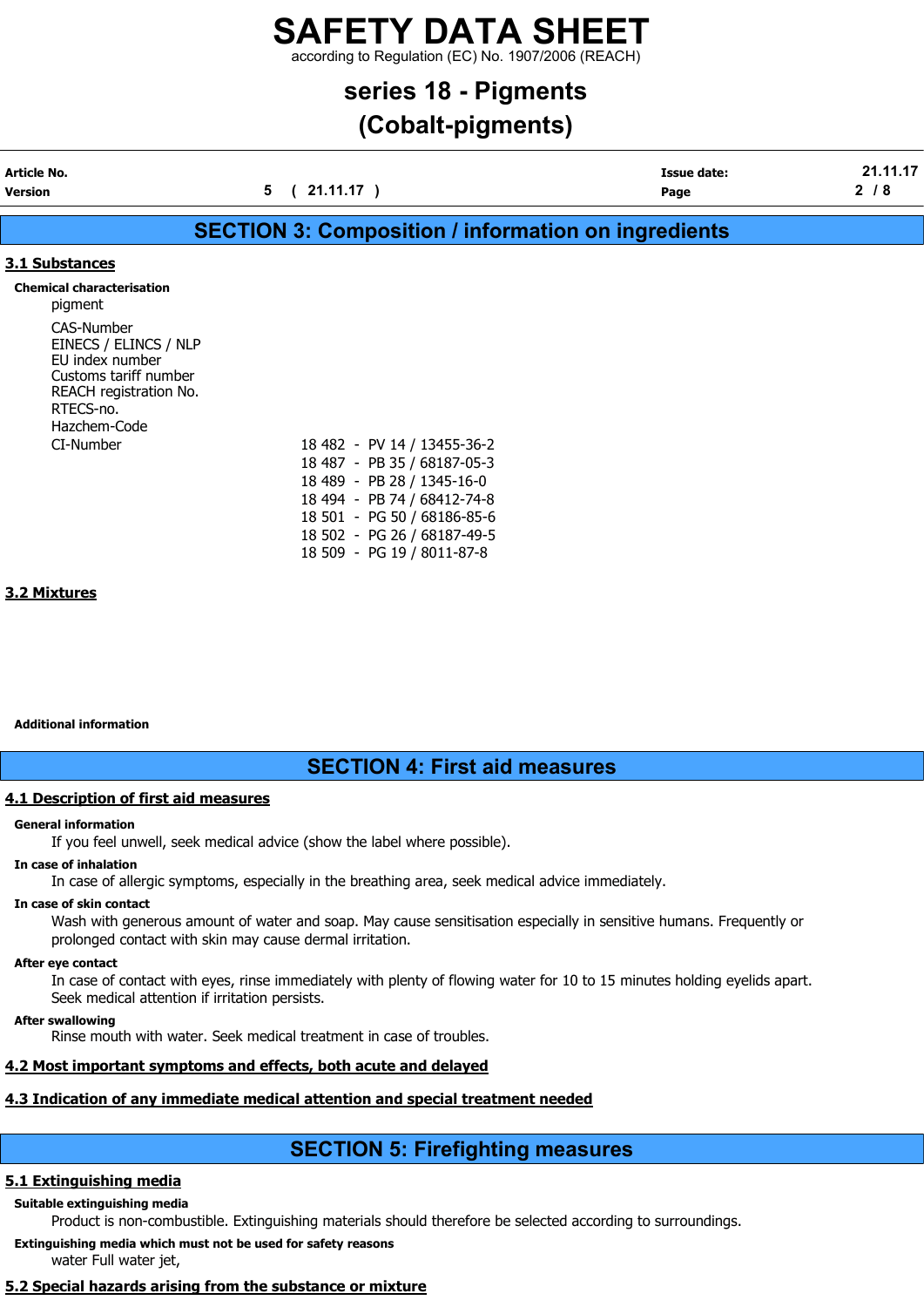according to Regulation (EC) No. 1907/2006 (REACH)

## series 18 - Pigments

## (Cobalt-pigments)

| Article No. |              | <b>Issue date:</b> | 21.11.17 |
|-------------|--------------|--------------------|----------|
| Version     | 5 ( 21.11.17 | Page               | 3/8      |

In case of fire may be liberated: sulphur oxides, Carbon monoxide and carbon dioxide

### 5.3 Advice for firefighters

Special protective equipment for firefighters

Additional information

### SECTION 6: Accidental release measures

### 6.1 Personal precautions, protective equipment and emergency procedures

Avoid contact with skin, eyes, and clothing.

### 6.2 environmental precautions

Discharge into the environment must be avoided.

### 6.3 Methods and material for containment and cleaning up

Methods for cleaning up

Take up mechanically. Wash spill area with plenty of water.

Additional information

### 6.4 Reference to other sections

Dispose of waste according to applicable legislation. refer to section 13

### SECTION 7: Handling and storage

### 7.1 Precautions for safe handling

#### Advices on safe handling

Handle in accordance with good industrial hygiene and safety practice. Avoid dust formation. Wash hands before breaks and after work.

#### Precautions against fire and explosion

#### 7.2 Conditions for safe storage, including any incompatibilities

### Requirements for storerooms and containers

Keep container tightly closed.

### Hints on joint storage

Storage class Further details

Protect from moisture contamination.

### 7.3 Specific end use(s)

No special measures necessary if stored and handled as prescribed.

### SECTION 8: Exposure controls/personal protection

### 8.1 Control parameters

### 8.2 Exposure controls

### Occupational exposure controls

### Respiratory protection

Respiratory protection must be worn whenever the WEL levels have been exceeded. Particle filter device (DIN EN 143)

### Hand protection

Protect skin by using skin protective cream.

### Eye protection

In case of dust formation: tightly sealed goggles according to EN 166

### Body protection

Wear suitable protective clothing. Wash contaminated clothing prior to re-use.

## General protection and hygiene measures<br>Wash hands before breaks and after work.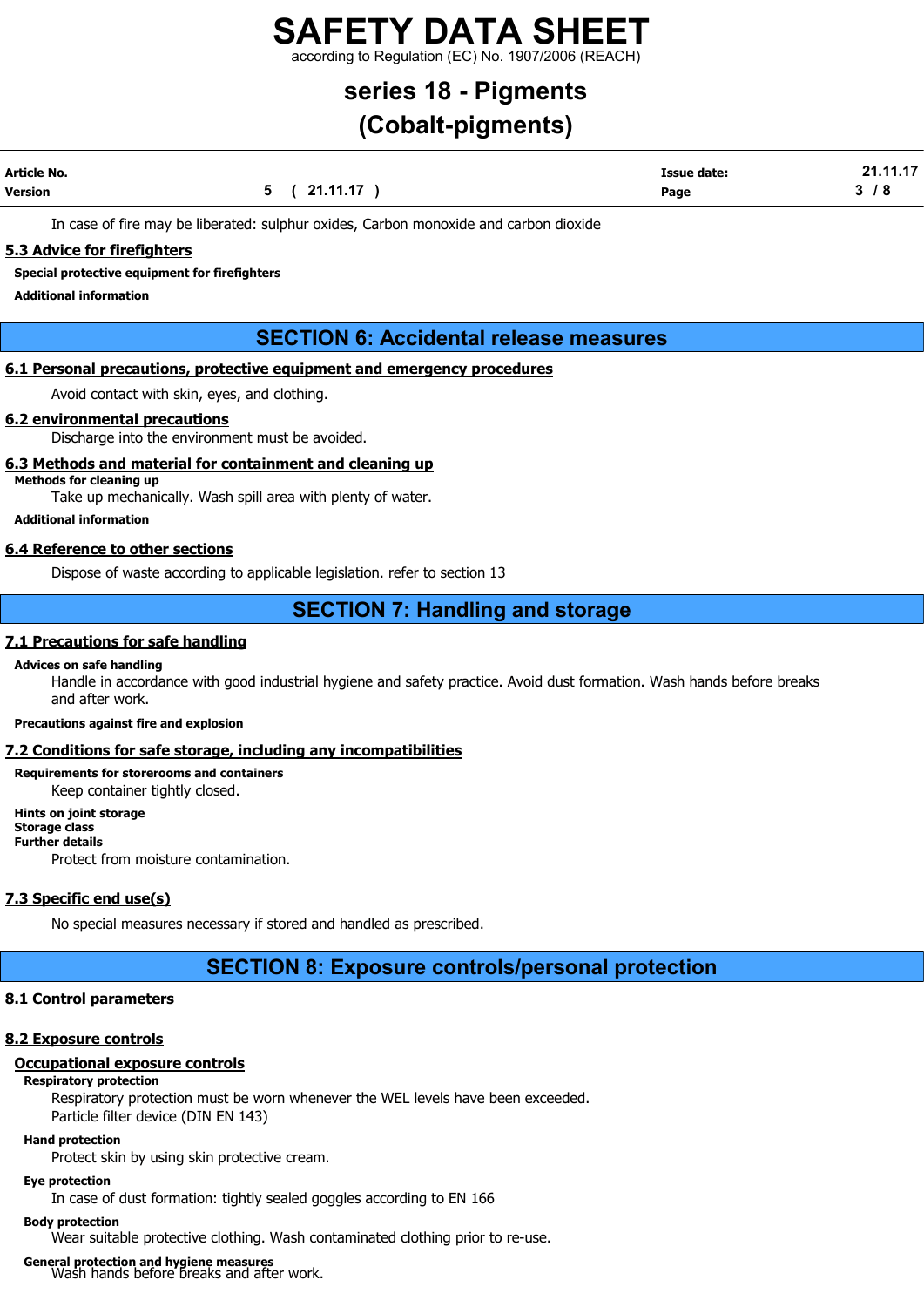according to Regulation (EC) No. 1907/2006 (REACH)

### series 18 - Pigments

## (Cobalt-pigments)

| Article No.<br>Version              |                                                           | $21.11.17$ )<br>$5\phantom{.0}$<br>$\sqrt{2}$ |     |                                                    | <b>Issue date:</b><br>Page | 21.11.17<br>4/8 |
|-------------------------------------|-----------------------------------------------------------|-----------------------------------------------|-----|----------------------------------------------------|----------------------------|-----------------|
|                                     |                                                           |                                               |     | <b>SECTION 9: Physical and chemical properties</b> |                            |                 |
|                                     | 9.1 information on basic physical and chemical properties |                                               |     |                                                    |                            |                 |
| Form                                | Powder                                                    |                                               |     |                                                    |                            |                 |
| <b>Colour</b>                       |                                                           |                                               |     |                                                    |                            |                 |
| <b>Odour</b>                        | odourless                                                 |                                               |     |                                                    |                            |                 |
|                                     |                                                           | min                                           | max |                                                    |                            |                 |
| <b>Initial boiling point and</b>    |                                                           |                                               |     |                                                    |                            |                 |
| boiling range                       |                                                           |                                               |     |                                                    |                            |                 |
| <b>Melting point/freezing point</b> |                                                           |                                               |     |                                                    |                            |                 |
| Flash point/flash point range       |                                                           |                                               |     |                                                    |                            |                 |
| <b>Flammability</b>                 |                                                           |                                               |     |                                                    |                            |                 |
| <b>Ignition temperature</b>         |                                                           |                                               |     |                                                    |                            |                 |
| <b>Auto-ignition temperature</b>    |                                                           |                                               |     |                                                    |                            |                 |
| <b>Explosion limits</b>             |                                                           |                                               |     |                                                    |                            |                 |
| <b>Refraction index</b>             |                                                           |                                               |     |                                                    |                            |                 |
|                                     | Partition coefficient: n-octanol/water                    |                                               |     |                                                    |                            |                 |
| <b>Danger of explosion</b>          |                                                           |                                               |     |                                                    |                            |                 |
| Vapour pressure                     |                                                           |                                               |     |                                                    |                            |                 |
| <b>Density</b>                      |                                                           | $3 -$                                         |     | 20 °C                                              |                            |                 |
|                                     |                                                           | 5 g/ml                                        |     |                                                    |                            |                 |
| <b>PH</b> value                     |                                                           | 0                                             | 0   |                                                    |                            |                 |
| <b>Viscosity dynamic of</b>         |                                                           |                                               |     |                                                    |                            |                 |
| Viscosity dynamic up to             |                                                           |                                               |     |                                                    |                            |                 |
| <b>Viscosity kinematic of</b>       |                                                           |                                               |     |                                                    |                            |                 |
| Viscosity kinematic up to           |                                                           |                                               |     |                                                    |                            |                 |

### 9.2 Other information

### SECTION 10: Stability and reactivity

### 10.1 Reactivity

No hazardous reaction when handled and stored according to provisions.

### 10.2 Chemical stability

Product is stable under normal storage conditions.

### 10.3 Possibility of hazardous reactions

10.4 Conditions to avoid

heat

On heating or in case of fire toxic gases may form.

### 10.5 Incompatible materials

strong acids

### 10.6 Hazardous decomposition products

hydrogen sulfide

### SECTION 11: Toxicological information

### 11.1 Information on toxicological effects

### Acute toxicity

LD50( Rat): > 5000 mg/kg

Data arise from reference works and literature.

#### In case of inhalation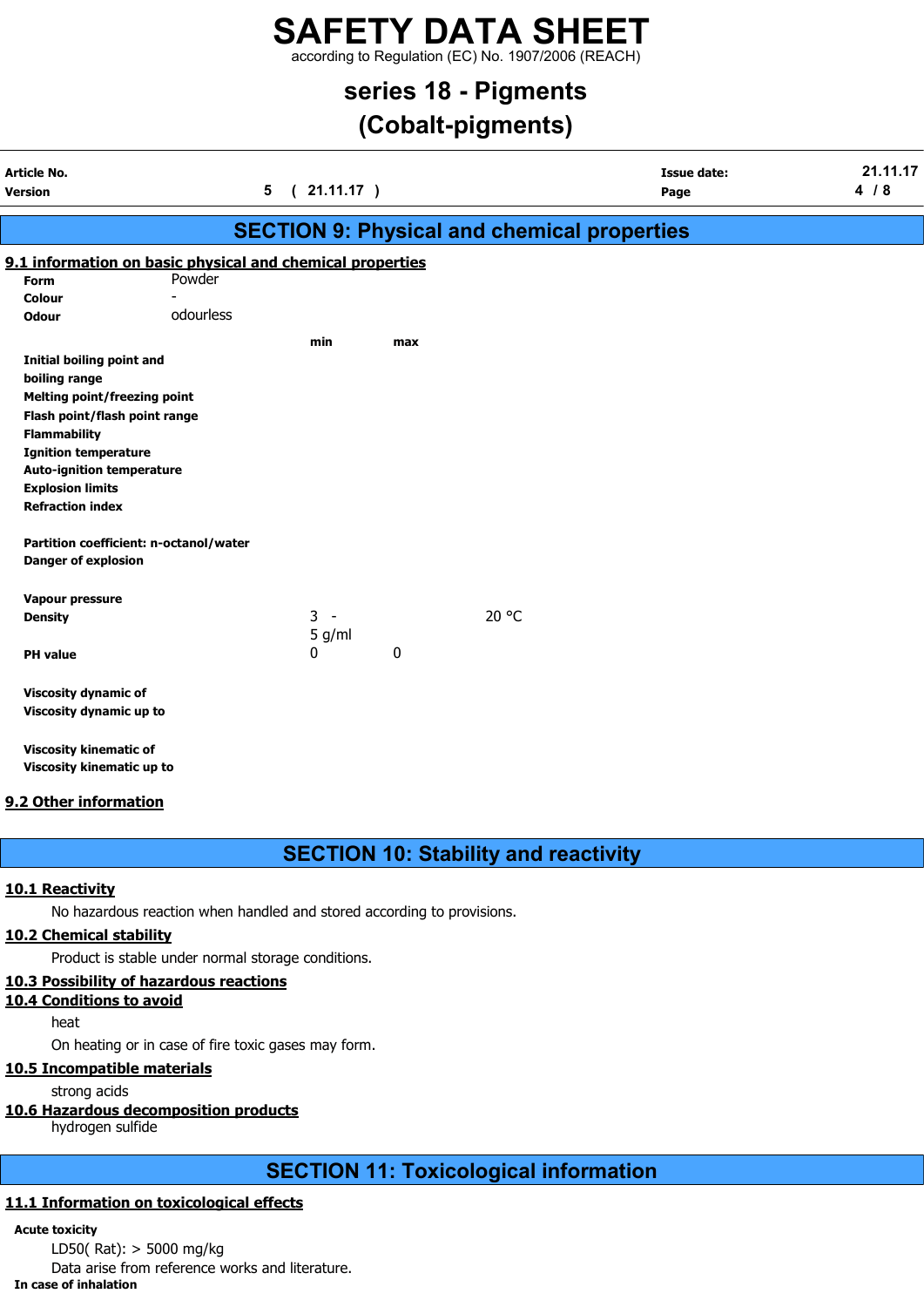according to Regulation (EC) No. 1907/2006 (REACH)

## series 18 - Pigments

## (Cobalt-pigments)

| <b>Article No.</b> | (21.11.17) | <b>Issue date:</b> | 24 44 47 |
|--------------------|------------|--------------------|----------|
| <b>Version</b>     |            | Page               | o        |
|                    |            |                    |          |

No data available After swallowing No data available In case of skin contact No data available After eye contact No data available

### Practical experience

### General remarks

### Toxicological tests

SECTION 12: Ecological information

### 12.1 Toxicity

Aquatic toxicity Water Hazard Class 1 WGK catalog number General information

### 12.2 Persistence and degradability

Further details Product is partially biodegradable. Oxygen demand

### 12.3 Bioaccumulative potential

Bioconcentration factor (BCF) Partition coefficient: n-octanol/water

12.4 Mobility in soil No data available

### 12.5 Results of PBT and vPvB assessment

No data available

### 12.6 Other adverse effects

General information

### Ecotoxicological effects

SECTION 13: Disposal considerations

### 13.1 Waste treatment methods

### Product

Waste key number 080112 080112 waste paint and varnish other than those mentioned in 080111 Recommendation

### Contaminated packaging

Waste key number Recommendation

### Additional information

Send to a hazardous waste incinerator facility under observation of official regulations.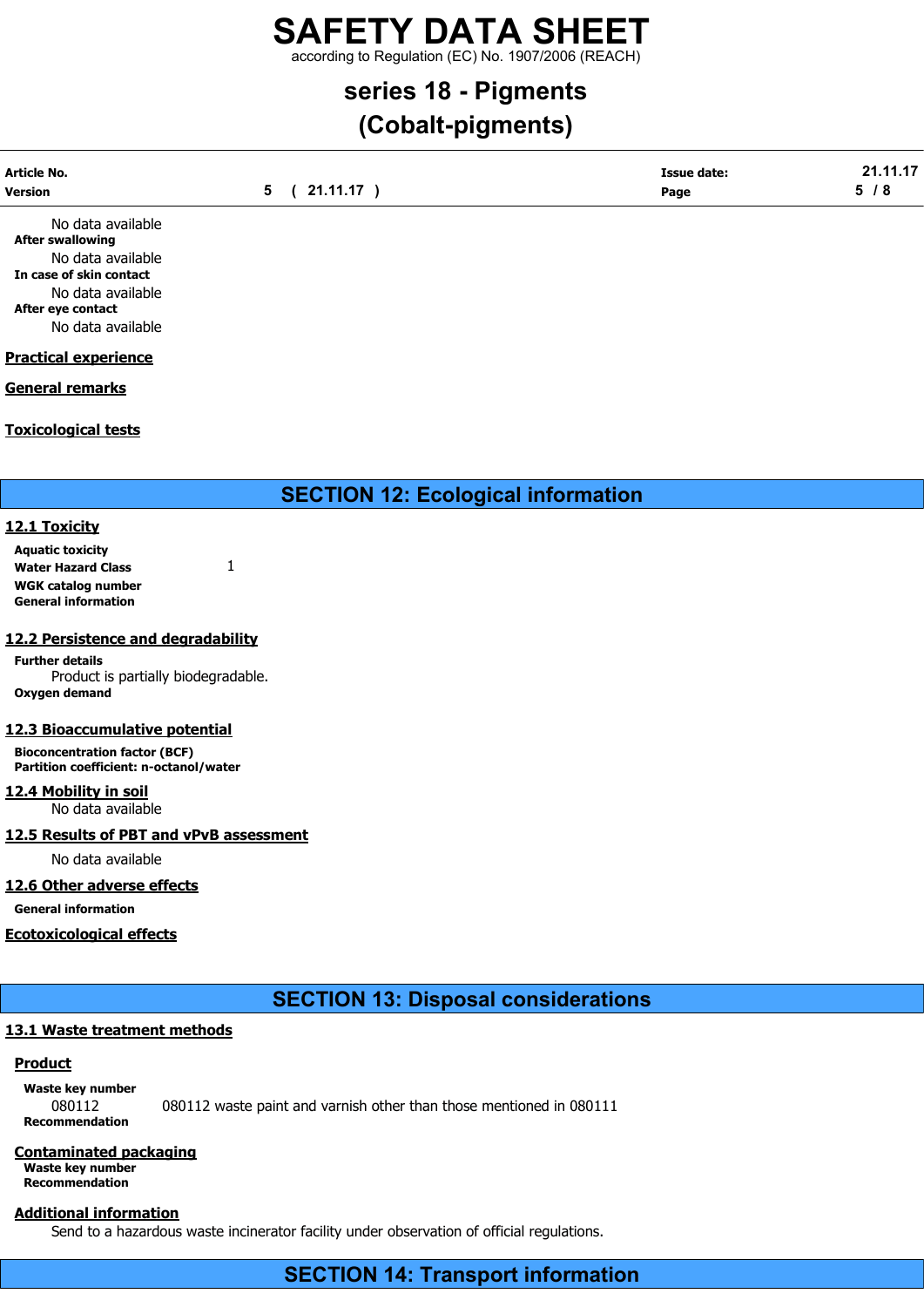according to Regulation (EC) No. 1907/2006 (REACH)

## series 18 - Pigments

## (Cobalt-pigments)

| Article No. |              | <b>Issue date:</b> | 21.11.17 |
|-------------|--------------|--------------------|----------|
| Version     | 5 ( 21.11.17 | Page               | 6/8      |

### 14.1 UN number

### 14.2 UN proper shipping name

ADR, ADN No dangerous good in sense of these transport regulations. IMDG, IATA

### 14.3 Transport hazard class(es)

ADR, ADN IMDG IATA

### 14.4 Packing group

### 14.5 Environmental hazards

Marine Pollutant - IMDG Marine Pollutant - ADN

### 14.6 Special precautions for user

### Land transport

Code: ADR/RID Kemmler-number Hazard label ADR Limited quantities Contaminated packaging: Instructions Contaminated packaging: Special provisions Special provisions for packing together Portable tanks: Instructions Portable tanks: Special provisions Tank coding Tunnel restriction Remarks EQ Special provisions

### Inland waterway craft

Hazard label Limited quantities Transport permitted Equipment necessary Ventilation Remarks EQ Special provisions

### Sea transport

EmS Special provisions Limited quantities Contaminated packaging: Instructions Contaminated packaging: Special provisions IBC: Instructions IBC: Provisions Tank instructions IMO Tank instructions UN Tank instructions Special provisions Stowage and segregation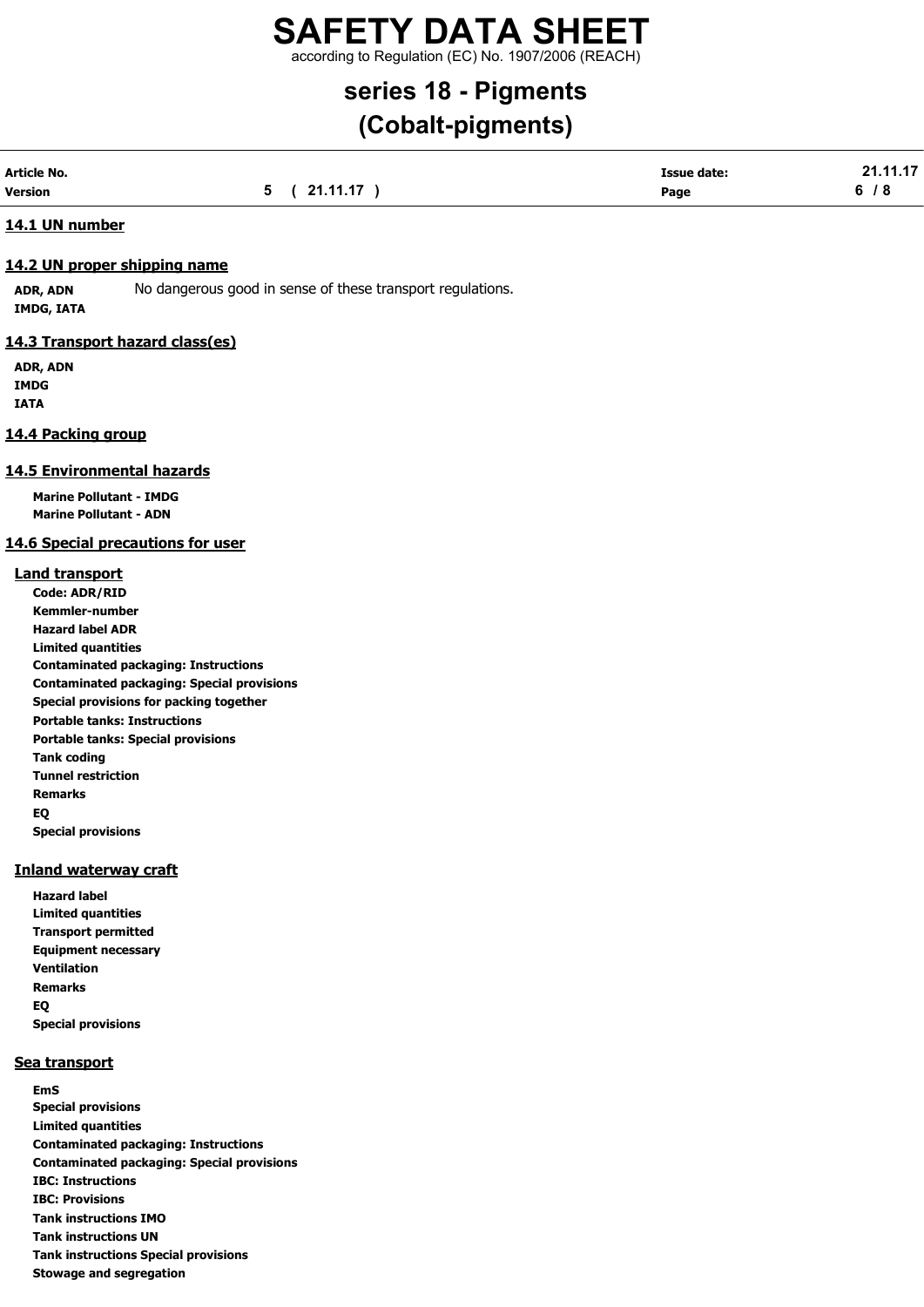according to Regulation (EC) No. 1907/2006 (REACH)

## series 18 - Pigments

## (Cobalt-pigments)

| Article No.    |                                | <b>Issue date:</b> | .      |
|----------------|--------------------------------|--------------------|--------|
| <b>Version</b> | 21 11 17<br><u>_</u> _________ | Page               | -<br>o |
|                |                                |                    |        |

Properties and observations Remarks EQ

### Air transport

Hazard Passenger Passenger LQ Cargo ERG Remarks EQ Special Provisioning

### 14.7 Transport in bulk according to Annex II of MARPOL 73/78 and the IBC Code

No data available

### SECTION 15: Regulatory information

### 15.1 Safety, health and environmental regulations/legislation specific for the substance or mixture

### National regulations

### **Europe**

Contents of VOC [%] Contents of VOC [g/L] Further regulations, limitations and legal requirements

#### **Germany**

Storage class Water Hazard Class 1 WGK catalog number Incident regulation Information on working limitations Further regulations, limitations and legal requirements

### **Denmark**

Further regulations, limitations and legal requirements

#### **Hungary**

Further regulations, limitations and legal requirements

### **Great Britain**

Further regulations, limitations and legal requirements

### **Switzerland**

Contents of VOC [%]

 $\Omega$ Further regulations, limitations and legal requirements

### USA

Further regulations, limitations and legal requirements Federal Regulations State Regulations